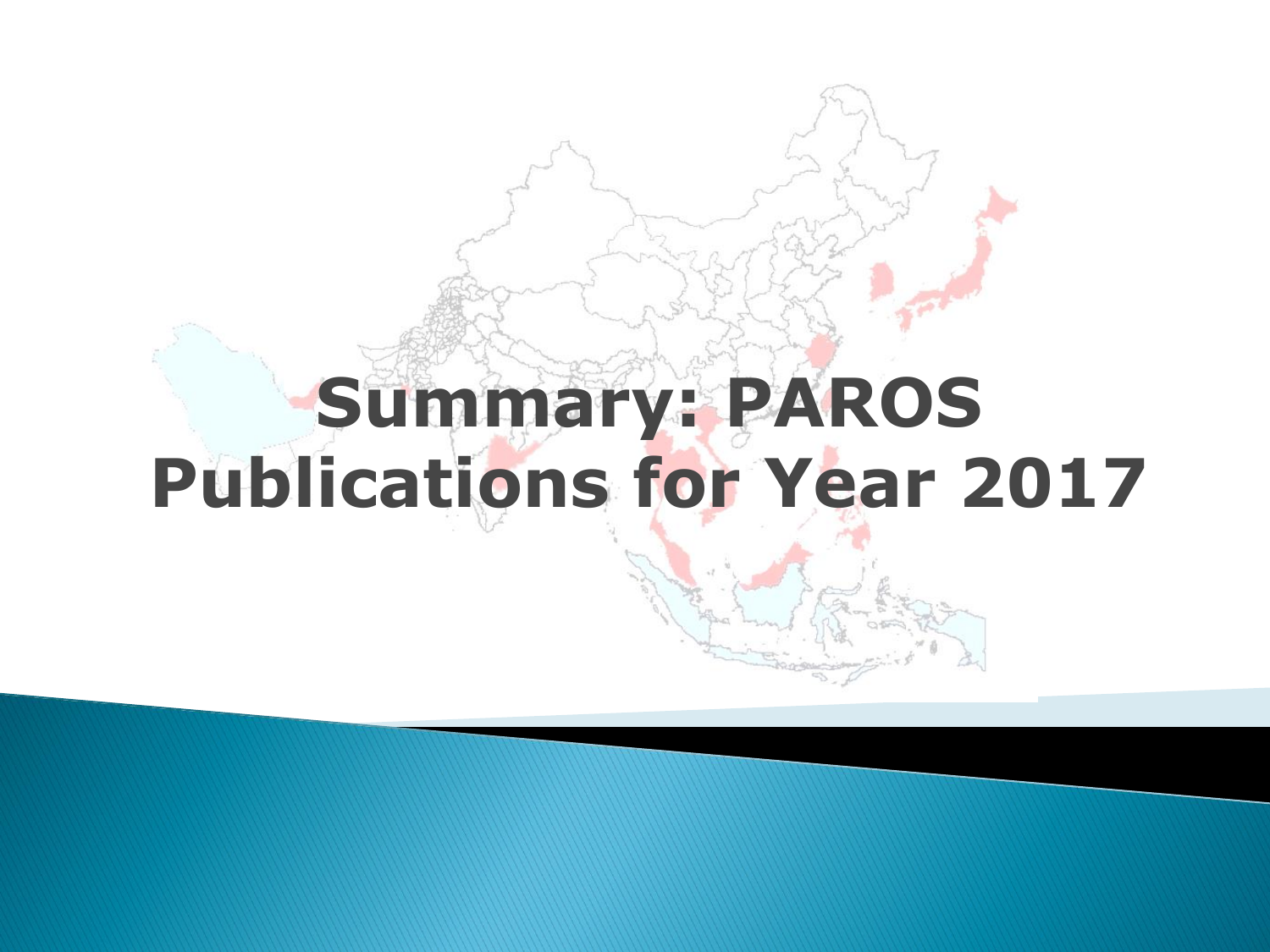### **Conversion to shockable rhythms during resuscitation and survival for out-of hospital cardiac arrest.**

Wah W, Wai KL, Pek PP, Ho AFW, Alsakaf O, Chia MYC, Noor JM, Kajino K, De Souza NNA, Ong MEH; PAROS Investigators.

*Am J Emerg Med. 2017 Feb;35(2):206-213. doi: 10.1016/j.ajem.2016.10.042. Epub 2016 Oct 25.*

Brief:

In OHCA, the prognostic influence of conversion to shockable rhythms during resuscitation for initially non-shockable rhythms remains unknown.

A retrospective analysis of all OHCA cases collected from the PAROS registry in 7 countries in Asia between 2009 and 2012 was conducted to assess the relationship between initial and subsequent shockable rhythm and post-arrest survival and neurological outcomes after OHCA.

Initial shockable rhythm was the strongest predictor for survival. The conversion to subsequent shockable rhythm significantly improved post-arrest survival and neurological outcomes. This study suggests the importance of early resuscitation efforts even for initially non-shockable rhythms which has prognostic implications and selection of subsequent post-resuscitation therapy.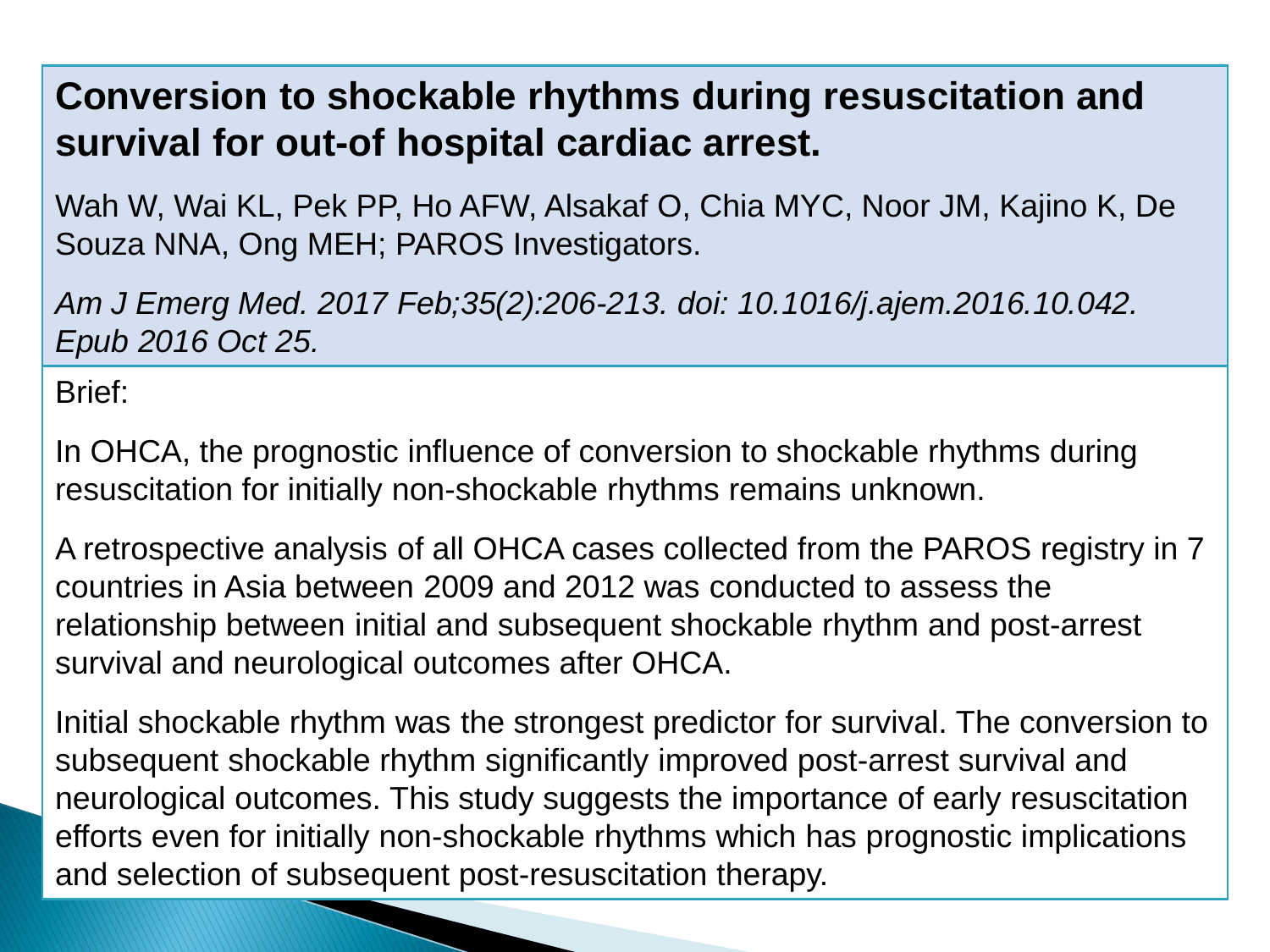### **Characteristics and outcomes of young adults who suffered an out-of-hospital cardiac arrest (OHCA).**

Chia MY, Lu QS, Rahman NH, Doctor NE, Nishiuchi T, Leong BS, Tham LP, Goh ES, Tiah L, Monsomboon A, Ong ME; PAROS Clinical Research Network.

*Resuscitation. 2017 Feb;111:34-40. doi: 10.1016/j.resuscitation.2016.11.019. Epub 2016 Dec 5*

Brief:

There is paucity of data examining the incidence and outcomes of young OHCA adults.

All EMS-attended OHCA adults between the ages of 16 and 35 years in the PAROS registry were analysed to determine the outcomes and characteristics of young adults who suffered an OHCA and identify factors that are associated with favourable neurologic outcomes.

OHCA among young adults are not uncommon. Traumatic OHCA, occurring most frequently in young adults had dismal prognosis. First arrest rhythms of VF/VT/unknown shockable rhythm, cardiac etiology, bystander-witnessed arrest, and bystander CPR were associated with favourable neurological outcomes.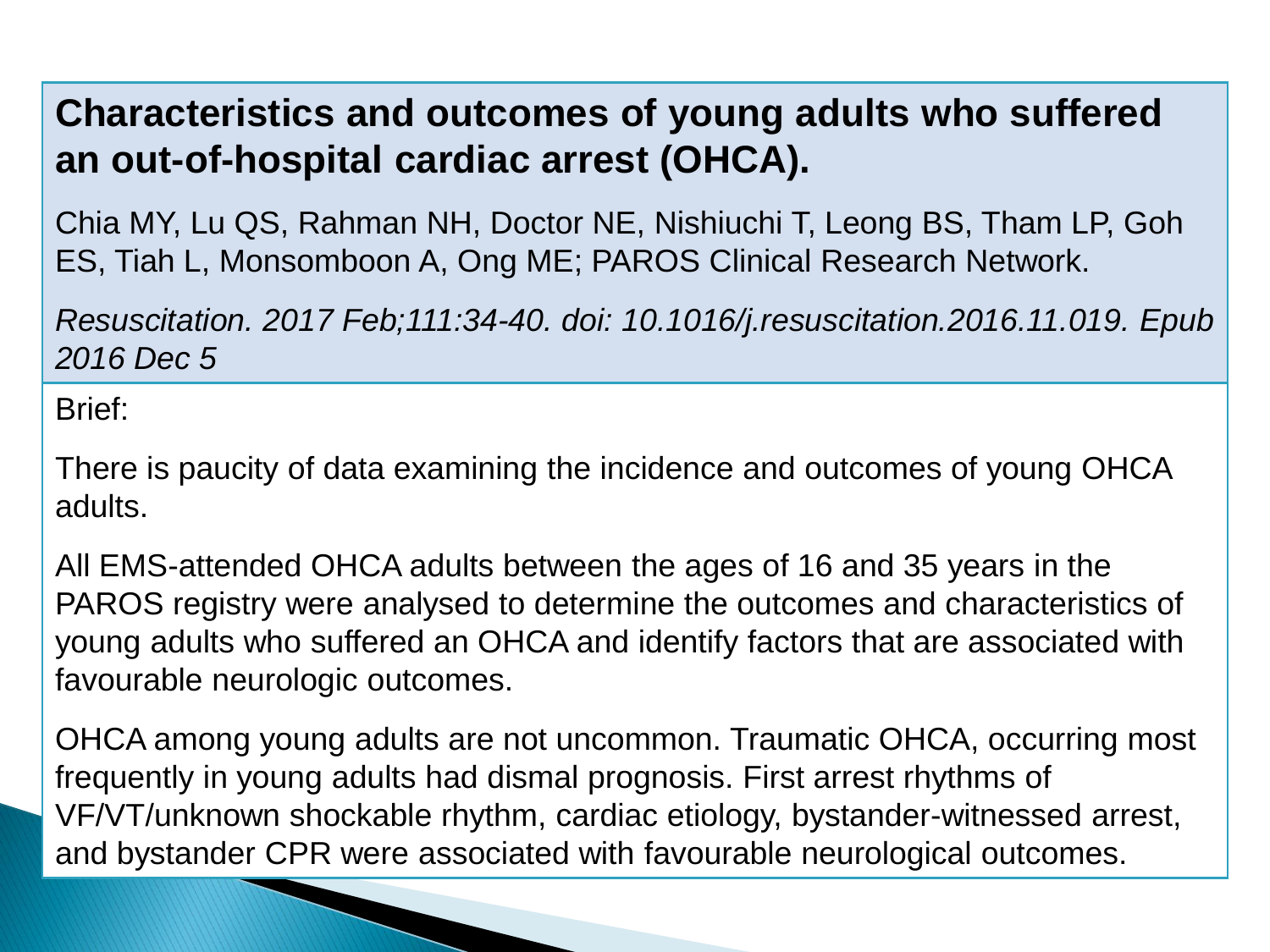#### **Effect of known history of heart disease on survival outcomes after out-of-hospital cardiac arrests.**

Lee MH, Fook-Chong S, Wah W, Shin SD, Nishiuchi T, Ko PC, Naroo GY, Wong KD, Tiah L, Monsomboon A, Siddiqui FJ, Ong ME; PAROS Clinical Research Network.

*Emerg Med Australas. 2017 May 31. doi: 10.1111/1742-6723.12809. [Epub ahead of print]*

Brief:

An observational, retrospective study on the PAROS OHCA registry from seven Asian countries in 2009-2012 to investigate the effect of known heart disease on post-out-of-hospital cardiac arrest (OHCA) survival outcomes, and its association with factors influencing survival was carried out.

From this study it was shown that history of heart disease independently predicted poorer survival to discharge during out-of-hospital cardiac arrest. Bystander CPR and AED rates were not higher in patients with known heart disease compared to those without.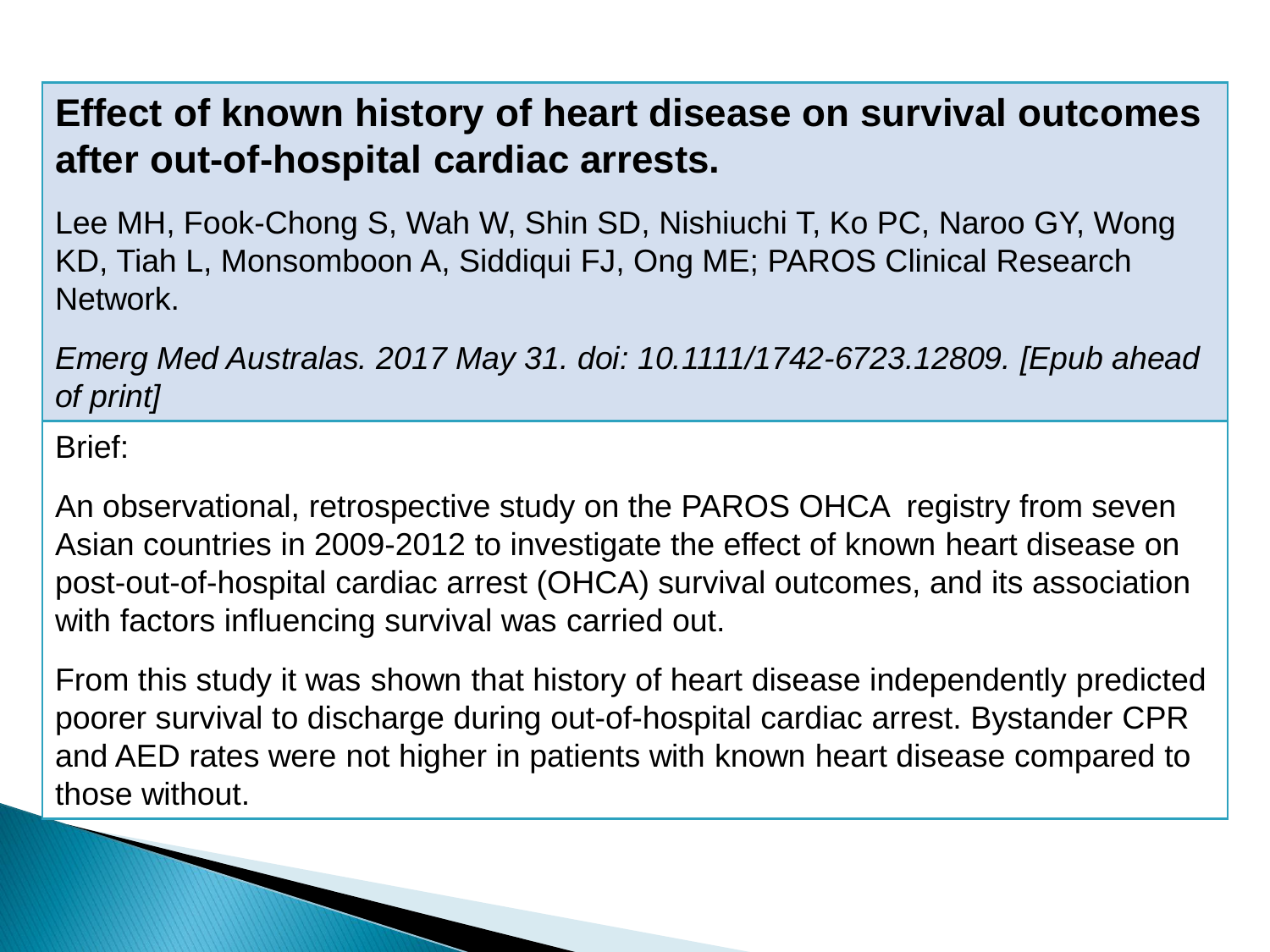# **The Pan-Asian Resuscitation Outcomes Study (PAROS) clinical research network: what, where, why and how.**

Doctor NE, Ahmad NS, Pek PP, Yap S, Ong ME.

*Singapore Med J. 2017 Jul;58(7):456-458. doi: 10.11622/smedj.2017057.*

Brief:

Out-of-hospital cardiac arrest (OHCA) is a global health concern with an incidence rate of 50-60 per 100,000 person-years. To improve OHCA survival rates, several cardiac arrest registries have been set up in North America and Europe.

In Asia, however, there was previously no concerted effort in prehospital emergency care research owing to differences in prehospital emergency medical services systems, data collection methods and outcome reporting between countries.

Recognising the need for a collaborative prehospital emergency care research group in Asia, researchers from seven countries in the Asia-Pacific region (including Japan, South Korea, Taiwan, Thailand, United Arab Emirates-Dubai, Singapore and Malaysia) established the Pan-Asian Resuscitation Outcomes Study (PAROS) clinical research network in 2010.

This paper gives the overview, methodology and research accomplishments of the PAROS network.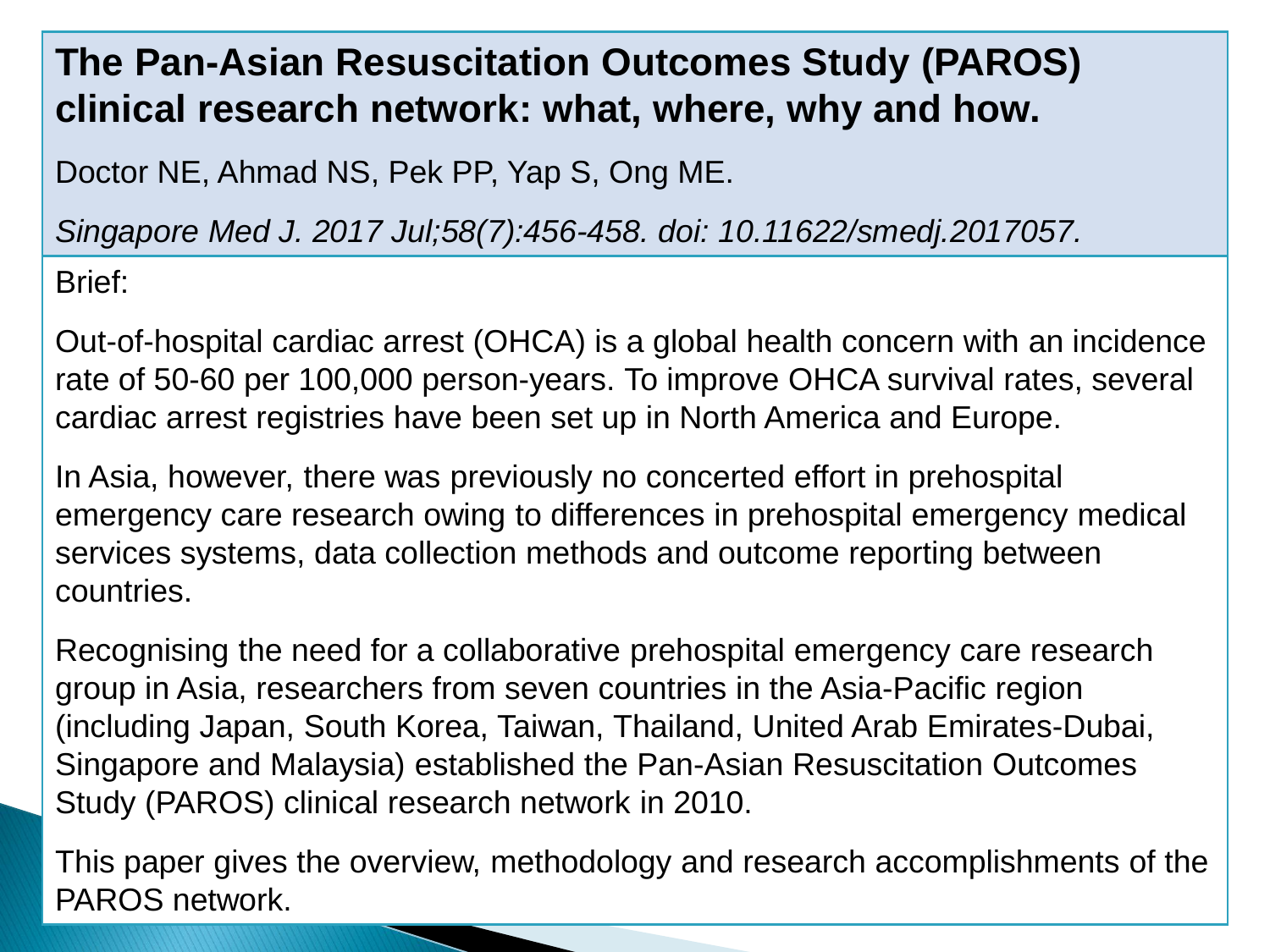# **Diurnal variation in outcomes after out-of-hospital cardiac arrest in Asian communities: The Pan-Asian Resuscitation Outcomes Study.**

Kim YJ, Ryoo HW, Shin SD, Song KJ, Ro YS, Lee KW, Ma MH, Ko PC, Gan HN, Shahidah N.

*Emerg Med Australas. 2017 Oct;29(5):551-562. doi: 10.1111/1742-6723.12822.*

Brief:

This study aimed to determine whether the time of OHCA is associated with survival rate and neurological outcome after OHCA, as well as to compare the effect size of time of OHCA across six Asian regions.

Data from six Asian regions (Tokyo, Osaka, Aichi, Seoul, Taipei and Singapore) in 2009 to 2012 was extracted from the PAROS registry. The adult OHCA cases were divided depending on the arrest time: I (00.01–06.00 hours), II (06.01– 12.00 hours), III (12.01–18.00 hours) and IV (18.01–24.00 hours) and analysed using multivariable logistic regression. The outcomes of survival and good neurological recovery were compared.

The study showed diurnal similarities in OHCA occurrence, as well as differences in survival rate and good neurological recovery rate among Asian regions.